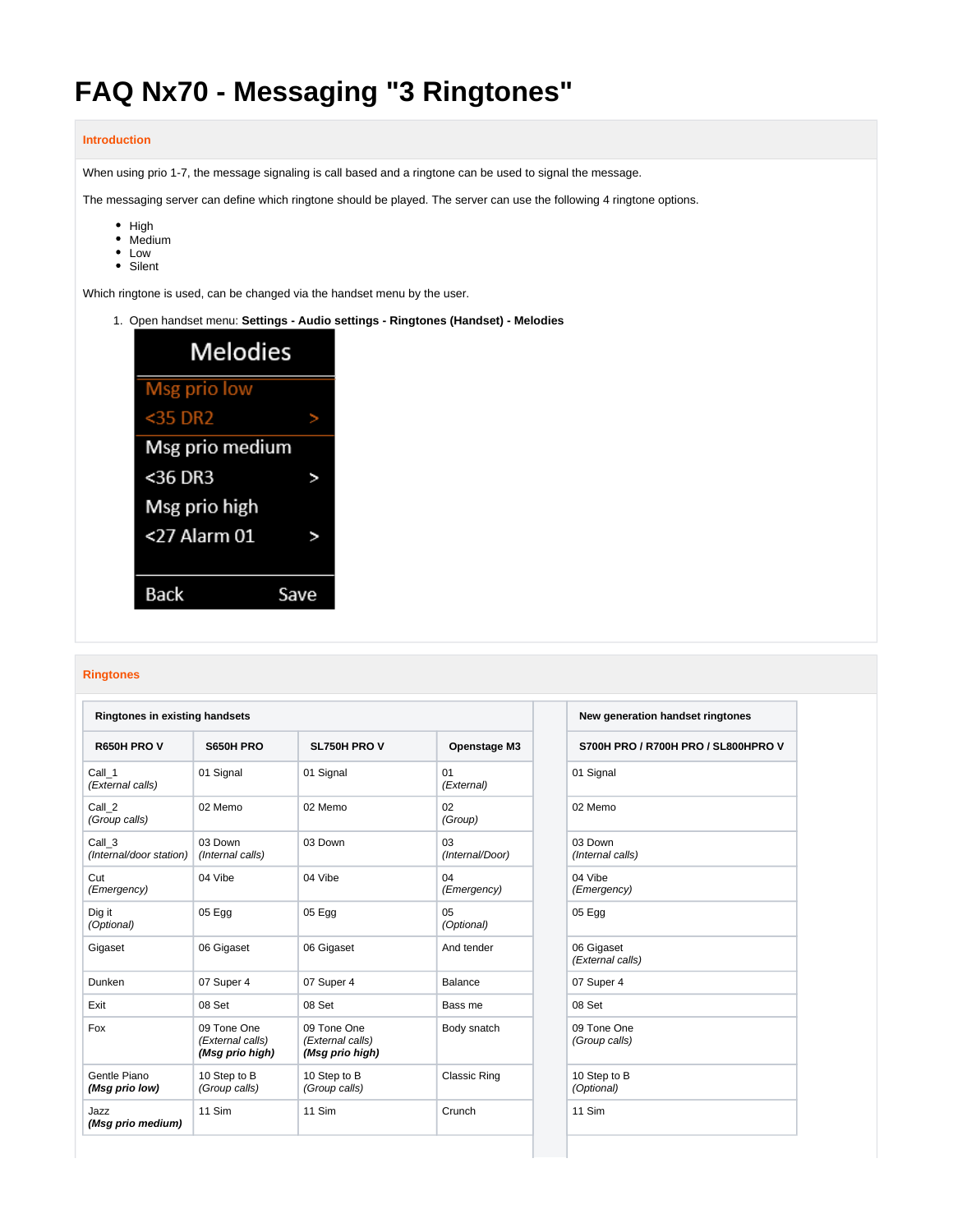| Mellow<br>(Msg prio high) | 12 P_Cut                          | 12 P_Cut                                 | Energy       | 12 P_Cut                          |
|---------------------------|-----------------------------------|------------------------------------------|--------------|-----------------------------------|
| Skyways                   | 13 Dunken<br>(Door station)       | 13 T_Cup                                 | Fountain     | 13 T_Cup                          |
| Waves                     | 14 Piano<br>(Emergency)           | 14 Piano<br>(Internal calls / Emergency) | Guitar       | 14 Piano                          |
|                           | 15 T_Cup                          | 15 Dunken<br>(Door station)              | Harmony      | 15 Dunken                         |
|                           | 16 Evolve                         | 16 Evolve                                | In the field | 16 Evolve                         |
|                           | 17 Authumn<br>(Optional)          | 17 Authumn<br>(Optional)                 | Lounge Time  | 17 Authumn                        |
|                           | 18 Twelve                         | 18 Twelve                                | No Sieben    | 18 Twelve                         |
|                           | 19 Smile                          | 19 Smile                                 | Precious     | 19 Smile<br>(Door station)        |
|                           | 20 Flightzone                     | 20 Flightzone                            | Rain drops   | 20 Flightzone                     |
|                           | 21 Waste<br>(Msg prio low)        | 21 Waste<br>(Msg prio low)               | Slippin      | 21 Waste                          |
|                           | 22 Green Tea<br>(Msg prio medium) | 22 Green Tea<br>(Msg prio medium)        | Smooth       | 22 Green Tea                      |
|                           |                                   |                                          | Sonic        | 23 Try Better                     |
|                           |                                   |                                          | T_Cup        | 24 Carousel                       |
|                           |                                   |                                          | The Calling  | 25 Classic Ring                   |
|                           |                                   |                                          | Tone one     | 26 Fountain                       |
|                           |                                   |                                          | Try better   | 27 Alarm 01<br>(Msg prio high     |
|                           |                                   |                                          |              | 28 Alarm 02                       |
|                           |                                   |                                          |              | 29 Alarm 03                       |
|                           |                                   |                                          |              | 30 Alarm 04                       |
|                           |                                   |                                          |              | 31 Alarm 05                       |
|                           |                                   |                                          |              | 32 Alarm 06                       |
|                           |                                   |                                          |              | 33 Doorbell                       |
|                           |                                   |                                          |              | 34 DR1 (Bellcor                   |
|                           |                                   |                                          |              | 35 DR2 (Bellcor<br>(Msg prio low) |
|                           |                                   |                                          |              | 36 DR3 (Bellcor<br>(Msg prio med  |
|                           |                                   |                                          |              | 37 DR4 (Bellcor                   |
|                           |                                   |                                          |              |                                   |

| 12 P Cut                                   |
|--------------------------------------------|
| 13 T_Cup                                   |
| 14 Piano                                   |
| 15 Dunken                                  |
| 16 Evolve                                  |
| 17 Authumn                                 |
| 18 Twelve                                  |
| 19 Smile<br>(Door station)                 |
| 20 Flightzone                              |
| 21 Waste                                   |
| 22 Green Tea                               |
| 23 Try Better                              |
| 24 Carousel                                |
| 25 Classic Ring                            |
| 26 Fountain                                |
| 27 Alarm 01<br>(Msg prio high)             |
| 28 Alarm 02                                |
| 29 Alarm 03                                |
| 30 Alarm 04                                |
| 31 Alarm 05                                |
| 32 Alarm 06                                |
| 33 Doorbell                                |
| 34 DR1 (Bellcore-dr1)                      |
| 35 DR2 (Bellcore-dr2)<br>(Msg prio low)    |
| 36 DR3 (Bellcore-dr3)<br>(Msg prio medium) |
| 37 DR4 (Bellcore-dr4)                      |
| 38 DR5 (Bellcore-dr5)                      |